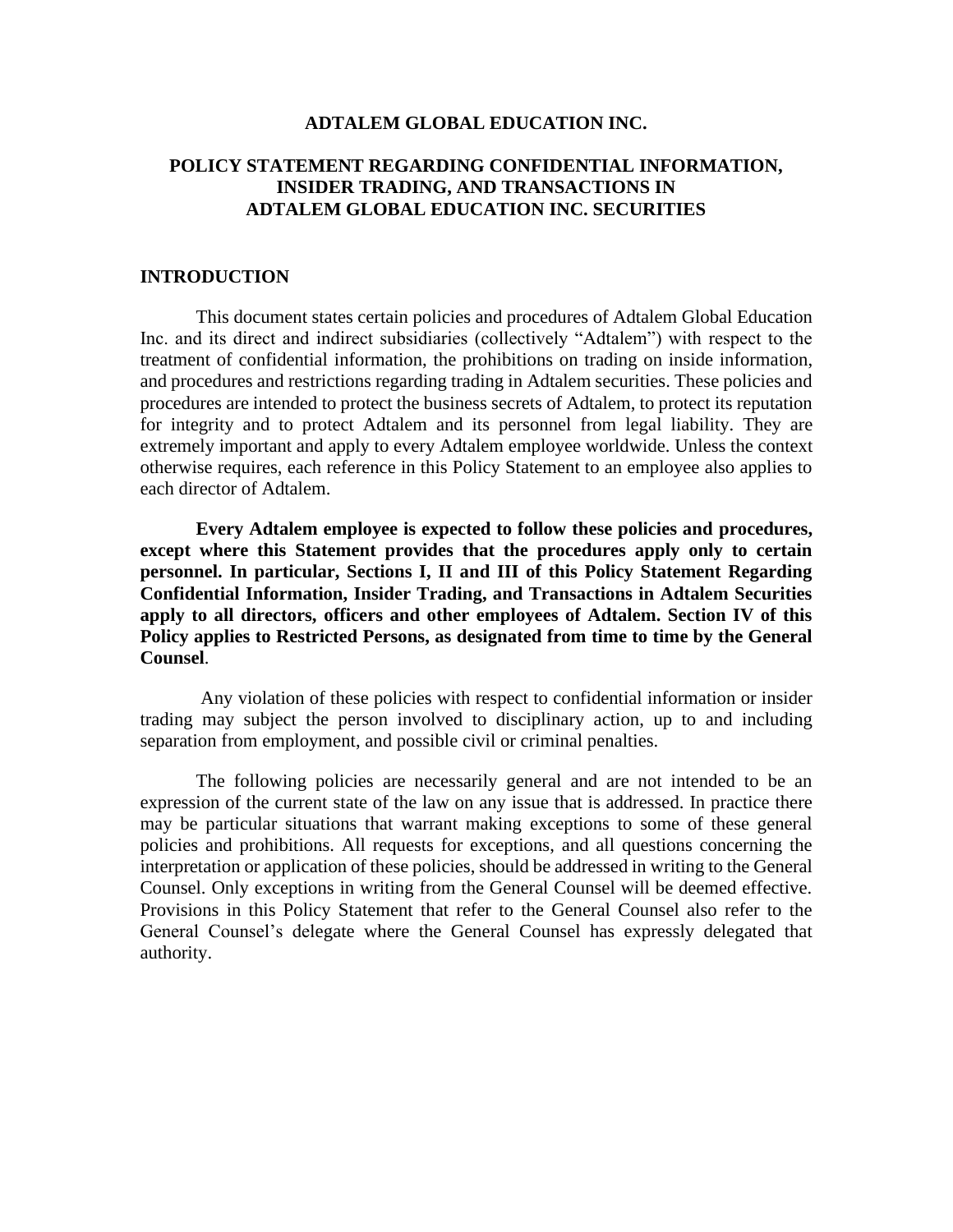The procedures and limitations set forth here will be revised from time to time as we gain additional experience in working with them and as the law evolves.

# **I. CONFIDENTIAL INFORMATION**

As a general rule, confidential information relating to Adtalem should never be communicated to anyone other than Adtalem personnel, its outside lawyers, its independent accountants, its independent advisors and consultants and, where appropriate in connection with a transaction, the participants in the transaction. Moreover, this information should be communicated within Adtalem and to outside lawyers, independent accountants and advisors and consultants *only* if the person to whom the information would be provided has a legitimate need to know the specific information and has no responsibilities or duties that may give rise to a conflict of interest or misuse of the information. In addition, confidential information may be communicated to regulatory authorities as required by law. Specific policies and procedures regarding confidential information are stated below. These apply during each person's entire period of employment by Adtalem and after termination of employment.

It is imperative to protect Adtalem's own confidential information. This applies both to (1) competitive matters, such as its confidential plans and activities, and to (2) nonpublic information that might affect the price of Adtalem securities, such as information about its current or projected earnings, enrollment data, regulatory developments, threatened or pending litigation or a potential transaction, such as an acquisition or disposition. Any information about Adtalem that is not publicly available should be treated as confidential.

In order to avoid inadvertent disclosure of confidential information and otherwise to conform to Adtalem policy, all inquiries from the news media or other outsiders regarding the business or affairs of Adtalem or any of its students that do not come to a department or person with defined responsibility for responding (such as investor or analyst inquiries made to Investor Relations personnel) should be referred to the Chief Compliance Officer of Adtalem. No other persons are authorized to respond to such inquiries. When asked informally (e.g., by friends or at social gatherings) about matters that could involve material nonpublic information concerning Adtalem, employees must decline to comment.

# **Basic Rules for Protecting Confidentiality**

The following basic rules are to be followed to protect confidentiality:

1. Never communicate confidential information to anyone other than Adtalem personnel, our outside lawyers, our independent accountants and, if the information concerns a transaction, other participants in the transaction as authorized by the person(s) in charge of the matter. Generally, do not communicate that information even within Adtalem or to outside lawyers and independent accountants unless the recipient of the information (a) has a legitimate need–to–know that specific information in connection with his or her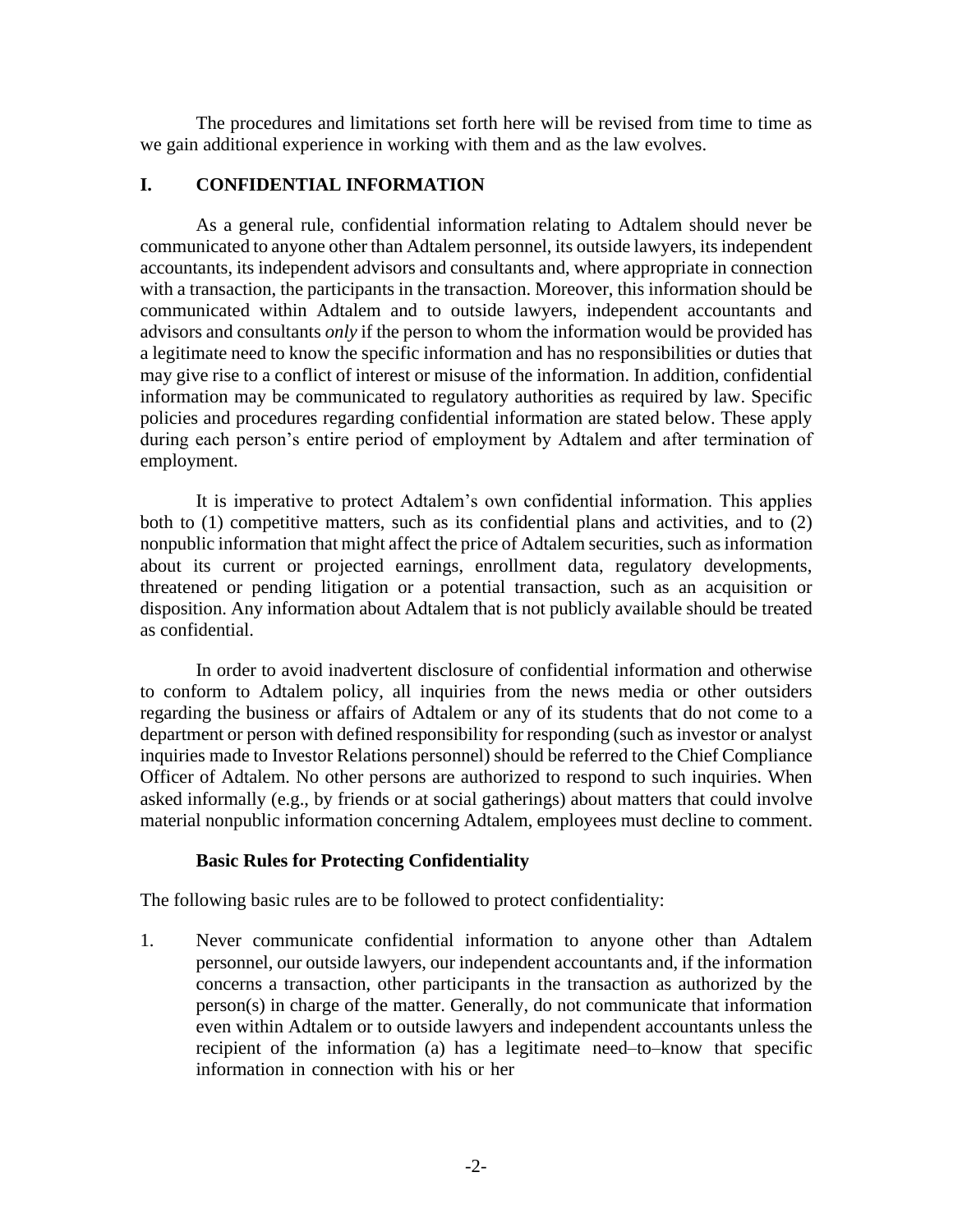duties and (b) has no responsibilities or duties to Adtalem that may give rise to a conflict of interest or a misuse of the information. Share confidential information concerning a transaction with other participants in the transaction only to the extent necessary under the circumstances and as authorized by the person(s) in charge of the matter. Do not share information about pending or possible Adtalem acquisitions or dispositions with anyone not directly involved in the project.

- 2. No Adtalem employee may serve, whether for compensation or otherwise, as a consultant or expert where such service would entail direct or indirect, including implicit, disclosure of confidential information regarding Adtalem or other confidential information obtained from Adtalem.
- 3. When confidential information is properly communicated to someone (a) clearly inform the person that the information is confidential and (b) give the person instructions about the limitations on further disclosure of the information.
- 4. Exercise care when discussing confidential matters. Generally, do not discuss confidential matters in elevators, at restaurants or in other places where outsiders or unauthorized Adtalem personnel may be present. Do not discuss confidential matters when the discussion may be overheard (such as when using a cellular telephone in a public area) or intercepted (such as texting over an unsecured Wi- Fi network).
- 5. Whenever discussing or writing about a confidential matter, use code names for companies or transactions.
- 6. Mark originals and all copies of confidential documents "Confidential." Do not make unnecessary copies of confidential documents. When a confidential document is no longer needed either for business purposes or legal or regulatory reasons, and only as consistent with the appropriate document retention policy, shred or otherwise securely dispose of the hard copy and erase electronic media.
- 7. Store confidential information, as well as all other information, whether in the form of hard copy or electronic media, in the correct file. Do not store confidential information in a file to which access is not restricted. Accordingly, restrict access to computer files and e–mails that contain confidential information. Restrict access to voice mail messages that may contain confidential information. For example, do not provide computer, e-mail or voicemail passwords to persons who do not need access to the password protected medium as part of their regular responsibilities at Adtalem.
- 8. Maintain confidential information so that it is not accessible to persons not authorized to have access to it. Steps that may be appropriate in the particular circumstances include keeping desks clear and locking desk or other files. Take care to assure that not only professional staff but also support staff and other employees, including secretaries, word processors, and clerical employees, do not have access to confidential information unless it is part of their job responsibility.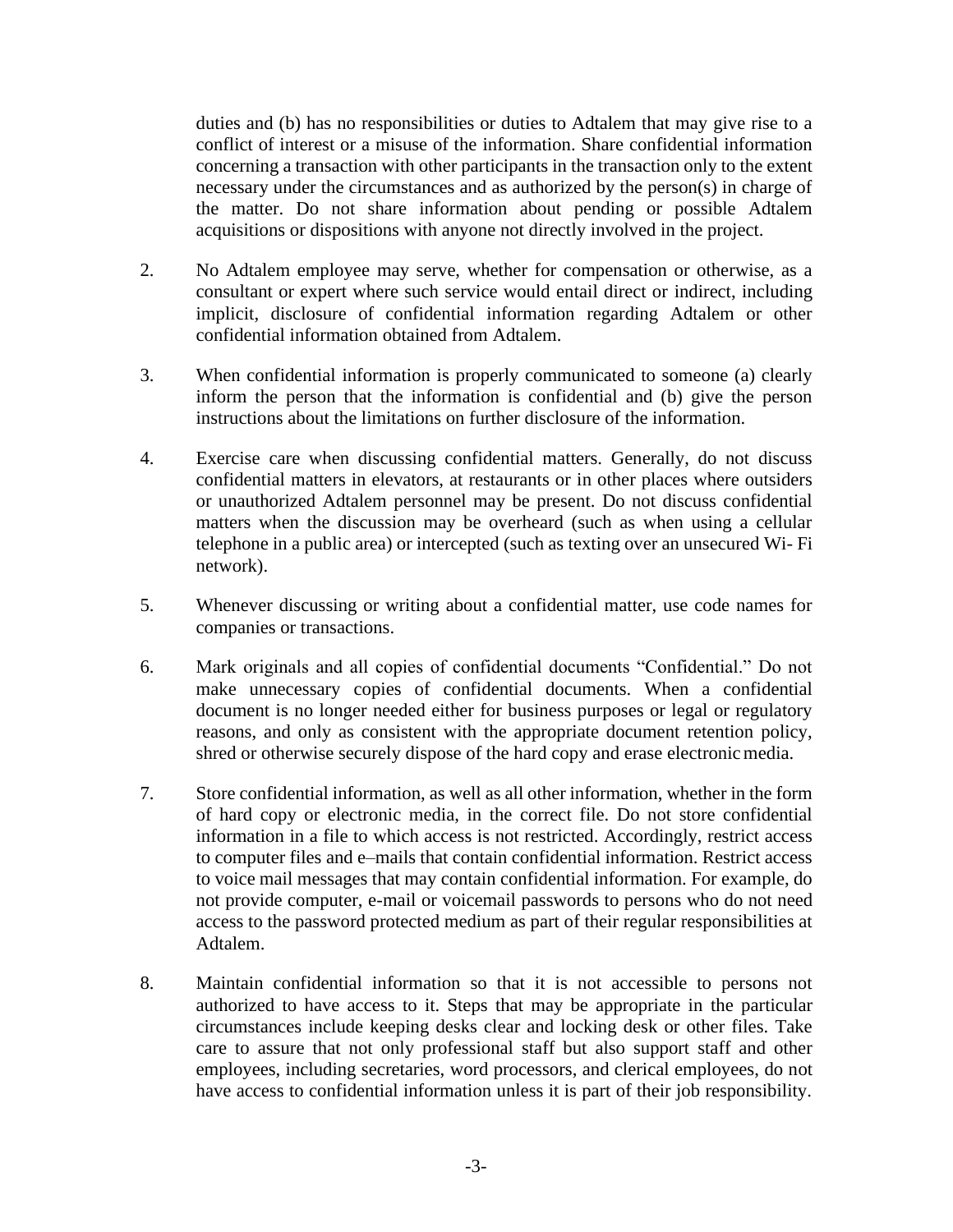There is no need for certain categories of personnel, such as messengers and cleaning personnel, to have access to confidential information at any time. Confidential information should not be removed from the premises of Adtalem without the express permission of the employee's immediate or a more senior supervisor.

- 9. Restrict or prevent access by visitors, outside service or repair organizations and temporary employees to areas where confidential information is available, unless they are specifically authorized access to such information.
- 10. If information is the subject of a confidentiality agreement, take steps to assure that the agreement is complied with in accordance with its express terms. (No confidentiality agreement may be entered into unless it has been approved in advance by the General Counsel or his or her designee.)
- 11. When employees leave Adtalem, take precautions to protect against disclosure or misuse of any confidential information they may have. This includes compliance with exit procedures reminding employees of their continuing obligation not to disclose or use confidential information.

# **II. INSIDER TRADING AND "TIPPING"**

# **General Rule**

# Adtalem Securities

As a general rule, insiders of Adtalem (described below under "Who is an Insider") shall not buy, sell or otherwise dispose of any Adtalem security while the person is aware of material nonpublic information pertaining to Adtalem or to its securities. Moreover, no insider of Adtalem shall disclose such information to a third person ("tip") except as permitted above under "Confidential Information." No Adtalem insider shall recommend the purchase or sale of Adtalem securities or of options on those securities when the insider is aware of material nonpublic information pertaining to Adtalem or to its securities.

# Securities of Other Companies

It is also generally impermissible to buy, sell or otherwise dispose of securities of *any* company while aware of material nonpublic information about that company or its securities that was initially obtained in confidence, or would be used in breach of a duty to maintain the information in confidence. This could include nonpublic information obtained from a Adtalem vendor that is material to the value of a security issued by the vendor. This also applies to information about another company that is obtained in confidence from Adtalem itself. This is sometimes referred to as "misappropriation." The origin and nature of the duty of confidence in this context present complex legal questions. Accordingly, any uncertainty should be resolved in favor of treating information as confidential where the information is material and nonpublic and the original source of the information has not given express permission to use the information to engage in a securities transaction.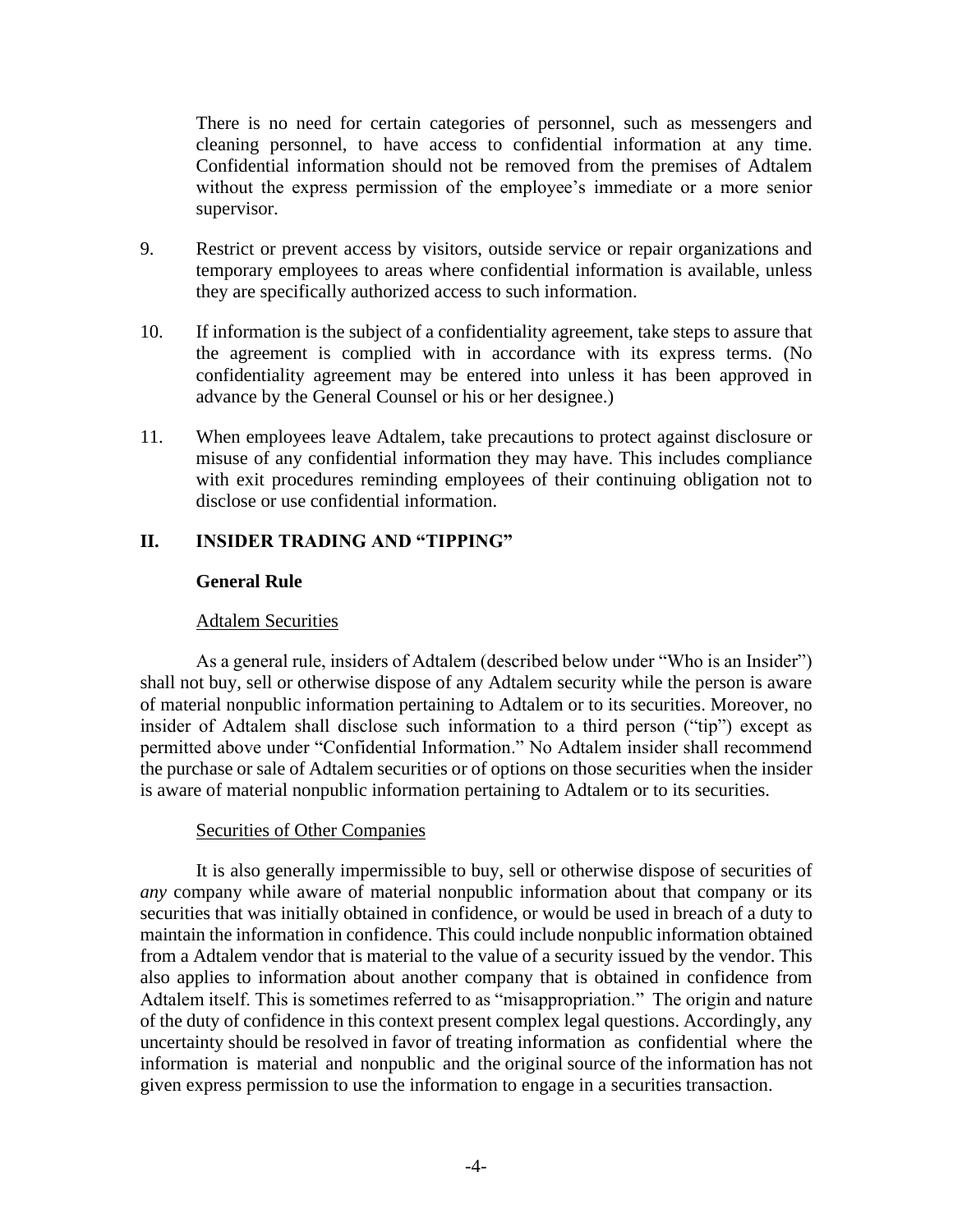# Duration of the Prohibition on Insider Trading

The prohibitions in this section remain in effect until the information has been substantially disclosed to the public or is no longer material. Thus, an insider who is aware of material nonpublic information regarding Adtalem cannot trade in Adtalem securities until that specific information has become public or is no longer material. If, in the meantime, the insider has learned new material nonpublic information, the insider will continue to be prohibited from trading because of that new knowledge.

An individual must wait one full trading day for material nonpublic information to become disseminated and digested unless an exception is granted in writing by the General Counsel in his or her sole discretion.

Violation of laws prohibiting insider trading can result in civil liability to third persons, civil penalties obtained by the government, fines and imprisonment.

# **Who is an Insider?**

To be subject to the prohibitions described under the "General Rule" above, a person must be an insider or have received information from an insider. A company's officers, directors, employees and advisors who have access to material nonpublic information are "insiders" of the company for these purposes. Even information not received directly from an insider may be subject to the prohibition if the person who would trade on the basis of that information or pass the information on to someone else knew or should have known that the information came from an insider or from someone who had a duty not to disclose it. For example, it may be illegal to trade or recommend securities on the basis of a rumor that is traceable to such a person. Finally, as noted earlier, it is generally not permissible to trade on the basis of material nonpublic information that has been misappropriated from some third party.

# **Materiality**

Generally, a fact is material if there is a substantial likelihood that a reasonable investor would consider it important in making an investment decision. Examples of types of information that may be material, depending on the facts of the particular situation, include the following:

- 1. A proposal or agreement for a merger, acquisition or divestiture or for the sale or purchase of significant assets or joint venture.
- 2. Significant information or estimates about earnings or enrollment.
- 3. A proposal or agreement concerning a financial restructuring or an extraordinary borrowing.
- 4. A proposal to issue, redeem or repurchase securities or a development with respect to a pending issuance, redemption or repurchase of securities.
- 5. A proposal or action regarding Adtalem's dividend policy, including a stock dividend or stock split.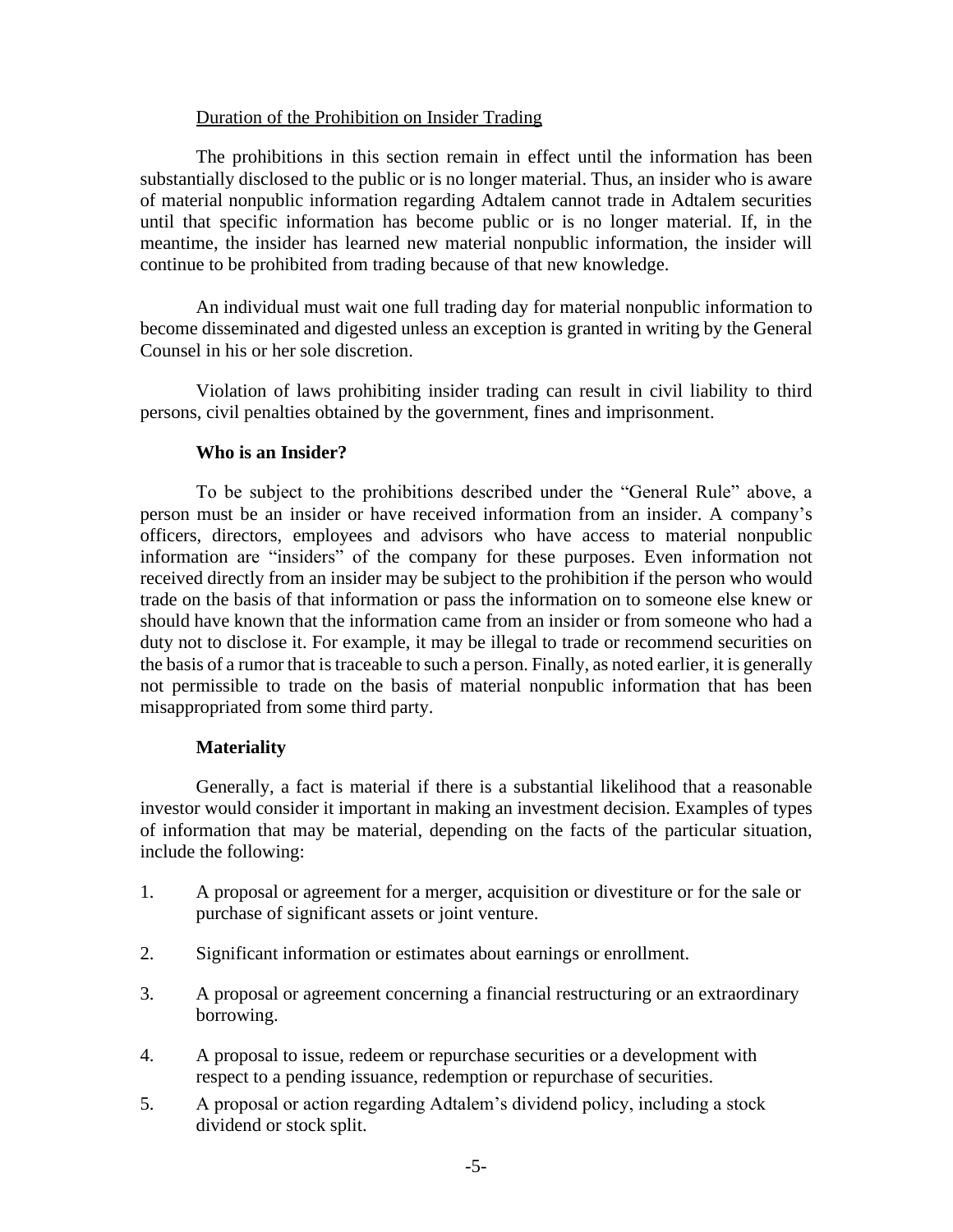- 6. A significant expansion or contraction of operations, including planned layoffs.
- 7. Significant increases or decreases in orders or information about major contracts.
- 8. Liquidity problems, payment or covenant defaults or actions by creditors or suppliers relating to Adtalem's credit standing.
- 9. Changes in senior management.
- 10. Potential regulatory developments or developments in litigation that are not known to the public.
- 11. Threatened litigation or other potential governmental enforcement or penalty actions.
- 12. The investigation or assessment of significant cybersecurity incidents.
- 13. Bank borrowings or other financing transactions outside of the ordinary course.
- 14. Major market changes.
- 15. The gain or loss of a significant customer, group of customers, or vendors.

Any information must be evaluated in light of all the relevant circumstances in order to make a determination as to materiality. Except in obvious cases of trivial information, for the purposes of this Policy Statement nonpublic information is presumed to be material unless the General Counsel has advised otherwise in writing.

### **Nonpublic Information**

Nonpublic information is information that is not generally available to ordinary investors in the marketplace or in general circulation. As a rule, in order to conclude that information is public, one should be able to point to some fact to show that the information is generally available, for example, its announcement in a press release, a filing with the Securities and Exchange Commission ("SEC") or a major news or other publication of general circulation, such as *The Wall Street Journal*. In particular, the appearance of information only on a company's Web site is *not* sufficient to conclude that it has become "public" for these purposes. Information shall only be considered public one full trading day *after* it is initially published unless an exception is granted in writing by the General Counsel in his or her sole discretion.

# **III. SECURITIES TRANSACTIONS BY EMPLOYEES**

*Short-Term Trading and Excessive Trading.* Adtalem discourages employees from engaging in short–term speculative trading in Adtalem securities and excessive trading and trading that interferes with an employee's job responsibilities.

*Hedging*. Employees and directors may not engage in any transaction that is designed to hedge or offset any decrease in the market value of equity securities issued by Adtalem.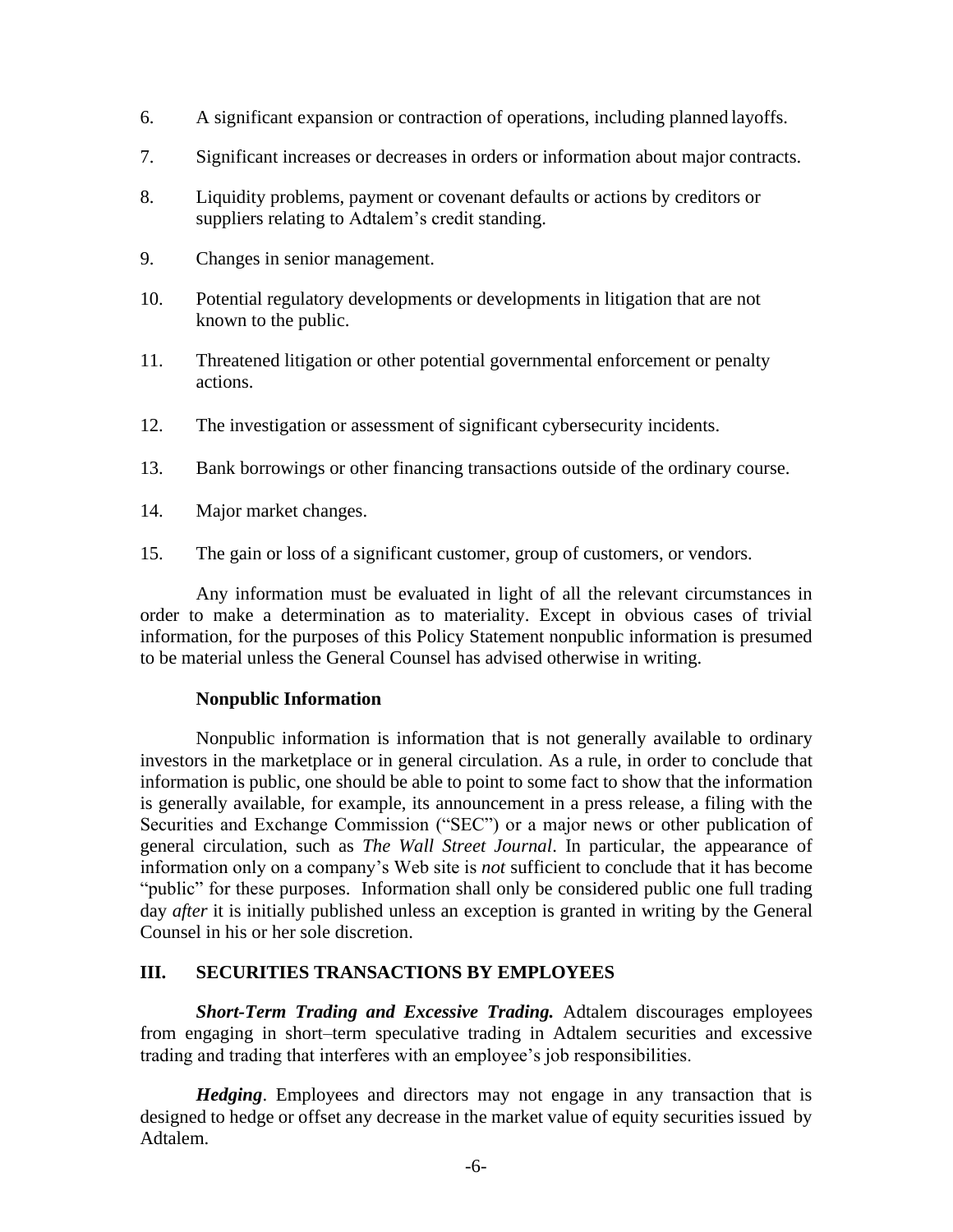*Margin Accounts and Pledged Securities.* Except as permitted in the next sentence, employees and directors may not hold Adtalem securities in a margin account or pledge Adtalem securities as collateral for a loan in any circumstances. An exception to the prohibition on pledging Adtalem securities as collateral for a loan may be granted in writing by the General Counsel in his or her sole discretion. Any request for an exception must be submitted in writing to the General Counsel at least two weeks prior to the proposed pledge and must set forth justification for the proposed pledge.

*Cashless Exercise of Options***.** The prohibition on holding Adtalem securities in a margin account or pledging Adtalem securities as collateral for a loan does not apply to any broker-assisted "cashless" exercise or settlement of options granted under a Adtalem equity incentive plan.

*Frequent Trading.* Adtalem employees are expressly prohibited from engaging in frequent in and out trading in the securities of Adtalem in their Employee Accounts (defined below), including any account in Adtalem securities under Adtalem's Employee Stock Purchase Plan or the Nonqualified Deferred Compensation Plan.. For the purposes of this policy, an "Employee Account" includes (1) the employee's own account, (2) accounts of the employee's spouse, domestic partner, any children and any other relatives (including by marriage) living in the employee's home,

(3) any account in which any person listed in (1) or (2) has a beneficial interest, such as an IRA, and (4) any account over which any person listed in (1) or (2) exercises control or investment influence. Limitations on the scope of the meaning of "Employee Account" in the circumstances of a particular employee may be made in writing by the General Counsel upon the written request of an employee.

# *Additional Limitations.*

All Adtalem directors, officers and employees are required to abide by the legal restrictions applicable to securities transactions described earlier in this policy. In particular, employees who are in possession of material nonpublic information concerning Adtalem, or about another company that has been obtained in confidence in the course of their Adtalem employment, are prohibited from effecting any transactions in the securities of Adtalem or the other company, as applicable.

# **IV. POLICY AND PROCEDURES REGARDING TRADING IN ADTALEM SECURITIES BY RESTRICTED PERSONS**

The General Counsel shall identify from time to time categories of persons and, in certain situations, specific individuals whose trading activities in Adtalem stock will be subject to additional restrictions. These designated groups and persons are referred to here as "Restricted Persons."

No Restricted Person may trade in Adtalem securities during a quarterly blackout period, regardless of whether they are then actually aware of material nonpublic information.

A quarterly blackout period is in effect with respect to each quarterly earnings announcement,